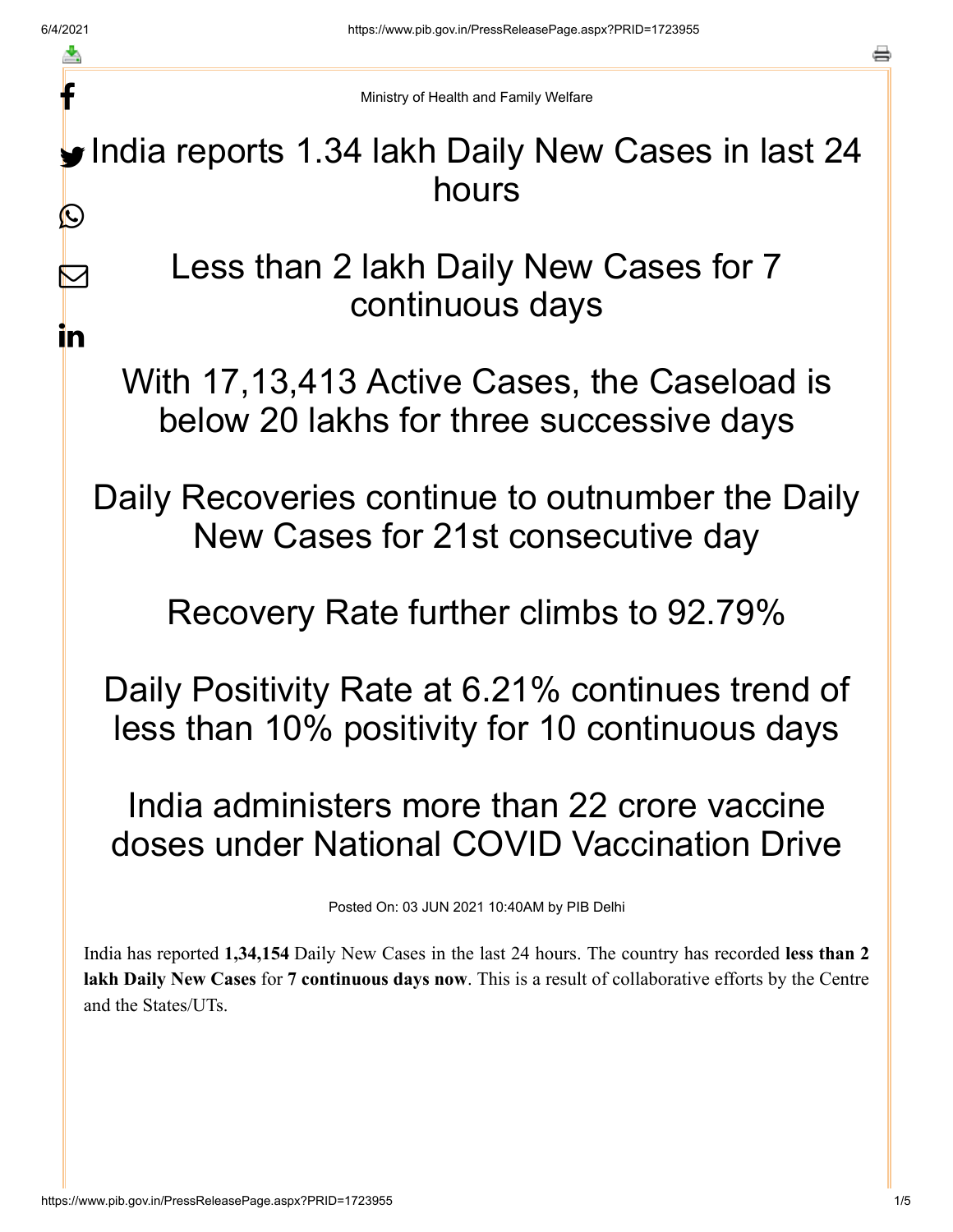

India has been witnessing a continuous fall in the active caseload. **17,13,413** active cases have been reported today.

A net decline of **80,232** is witnessed in the last 24 hours and active cases are now only **6.02%**of the country's total Positive Cases.



India's Daily Recoveries continue to outnumber the Daily New Cases for the 21st consecutive day. **2,11,499** recoveries were registered in the last 24 hours.

**77,345** more recoveries were reported during the last 24 hours as compared to the daily new cases.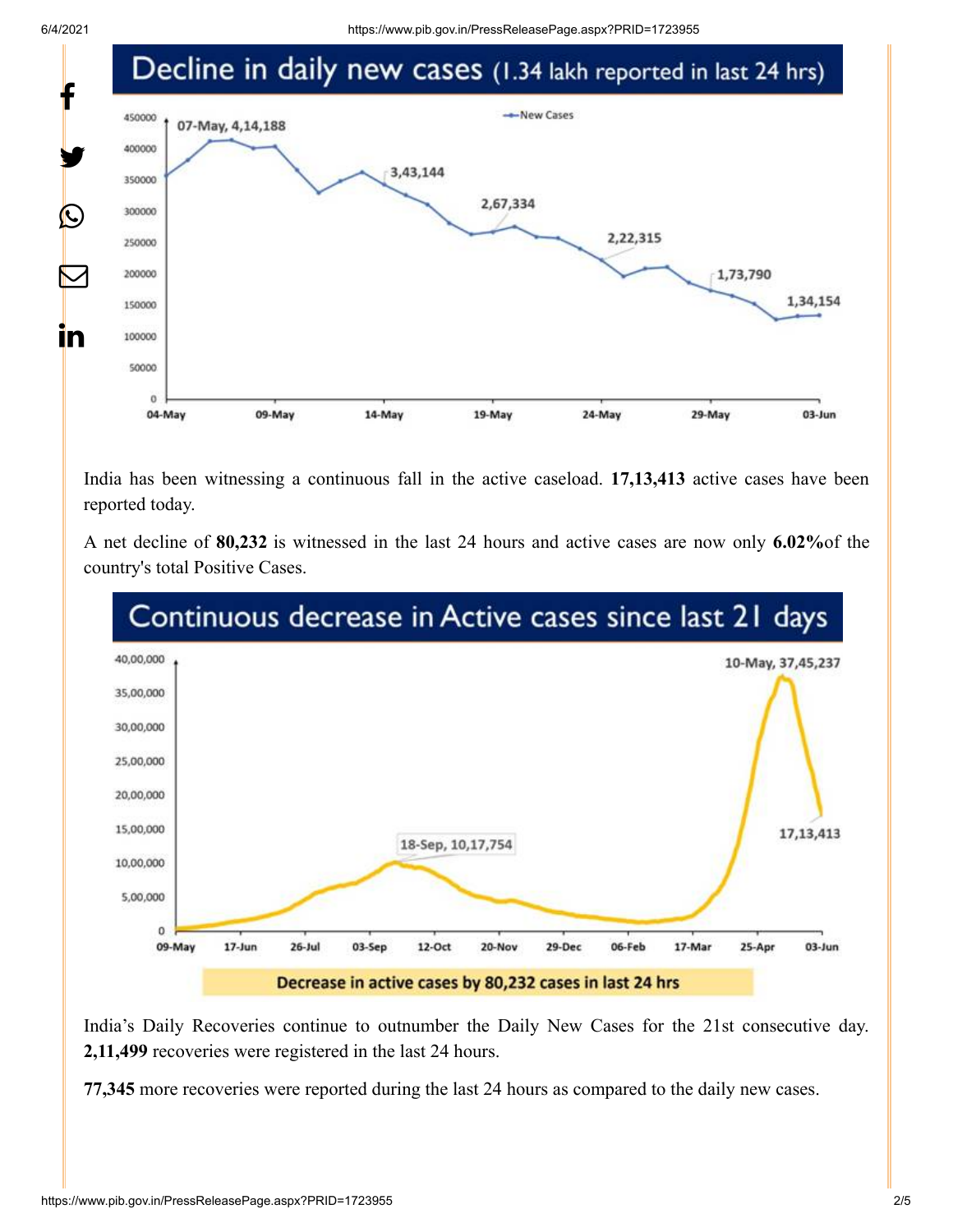

Out of the people infected since beginning of the pandemic **2,63,90,584 people have already recovered from COVID-19 & 2,11,499** patients have recovered in the last 24 hours. This constitutes an overall recovery rate of **92.79%,** which is showing an increasing trend**.**



A total of 21,59,873 tests were conducted in the last 24 hours in the country and cumulatively India has conducted over 35.3 crore (35,37,82,648) tests so far.

While on one side testing has been enhanced across the country, a continued decline in weekly case positivity is noticed. **Weekly Positivity Rate is currently at 7.66%** while the **Daily Positivity rate has reduced and is at 6.21% today.** It has remained less than 10% for 10 consecutive days now.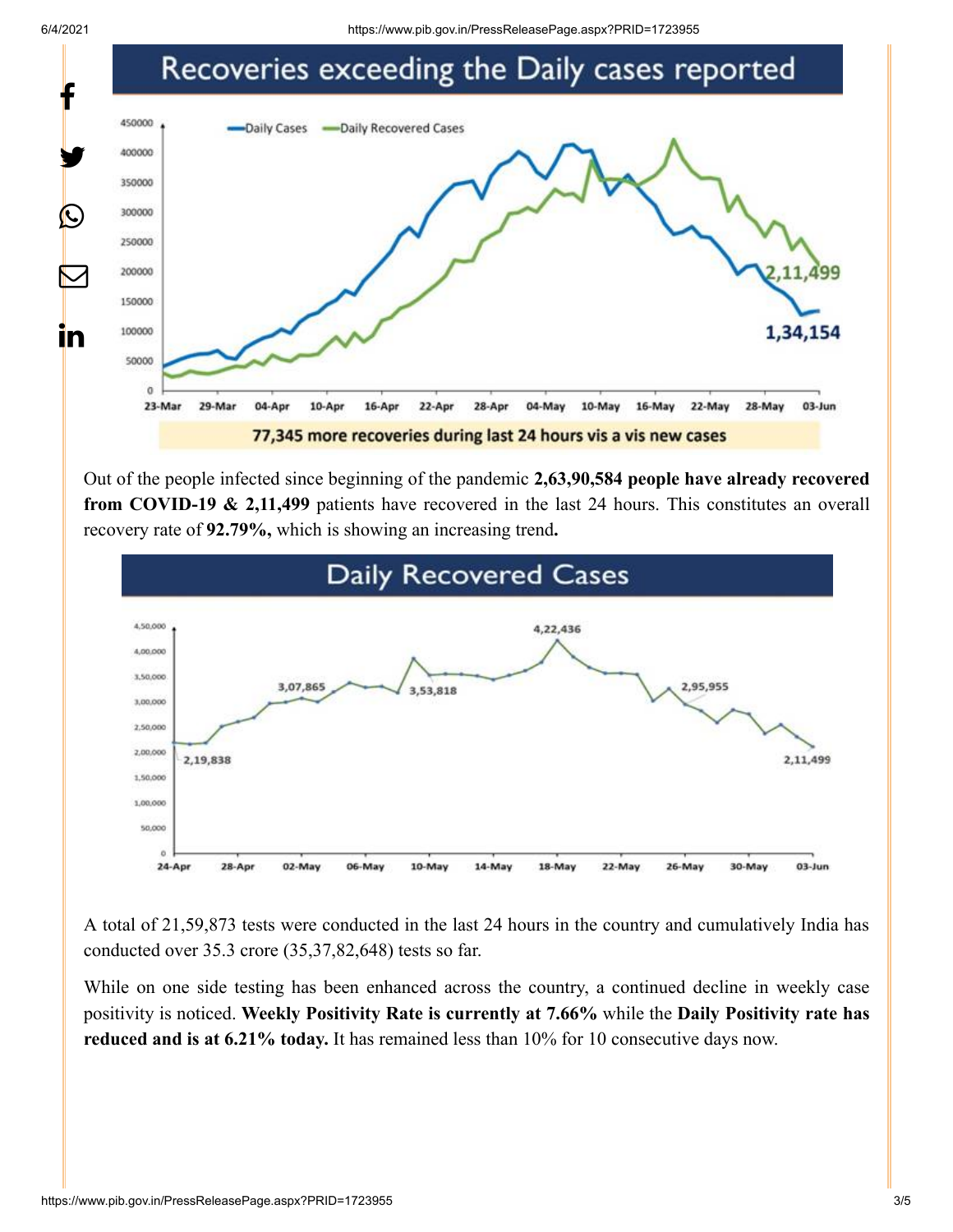

The cumulative number of COVID-19 vaccine doses administered in the country has exceeded **22.10 Cr** today under the Nationwide Vaccination Drive.

A total of **22,10,43,693** vaccine doses have been administered through 31,24,981 sessions, as per the provisional report till 7 am today.

These include:

| <b>HCWs</b>              | 1 <sup>st</sup> Dose | 99, 12, 522 |
|--------------------------|----------------------|-------------|
|                          | $2nd$ Dose           | 68,15,468   |
| <b>FLWs</b>              | $1st$ Dose           | 1,58,49,178 |
|                          | $2nd$ Dose           | 85, 84, 162 |
| Age Group 18-44 years    | $1st$ Dose           | 2,26,12,866 |
|                          | $2nd$ Dose           | 59,283      |
| Age Group 45 to 60 years | $1st$ Dose           | 6,78,84,028 |
|                          | $2nd$ Dose           | 1,09,73,523 |
| Over 60 years            | $1st$ Dose           | 5,94,06,566 |